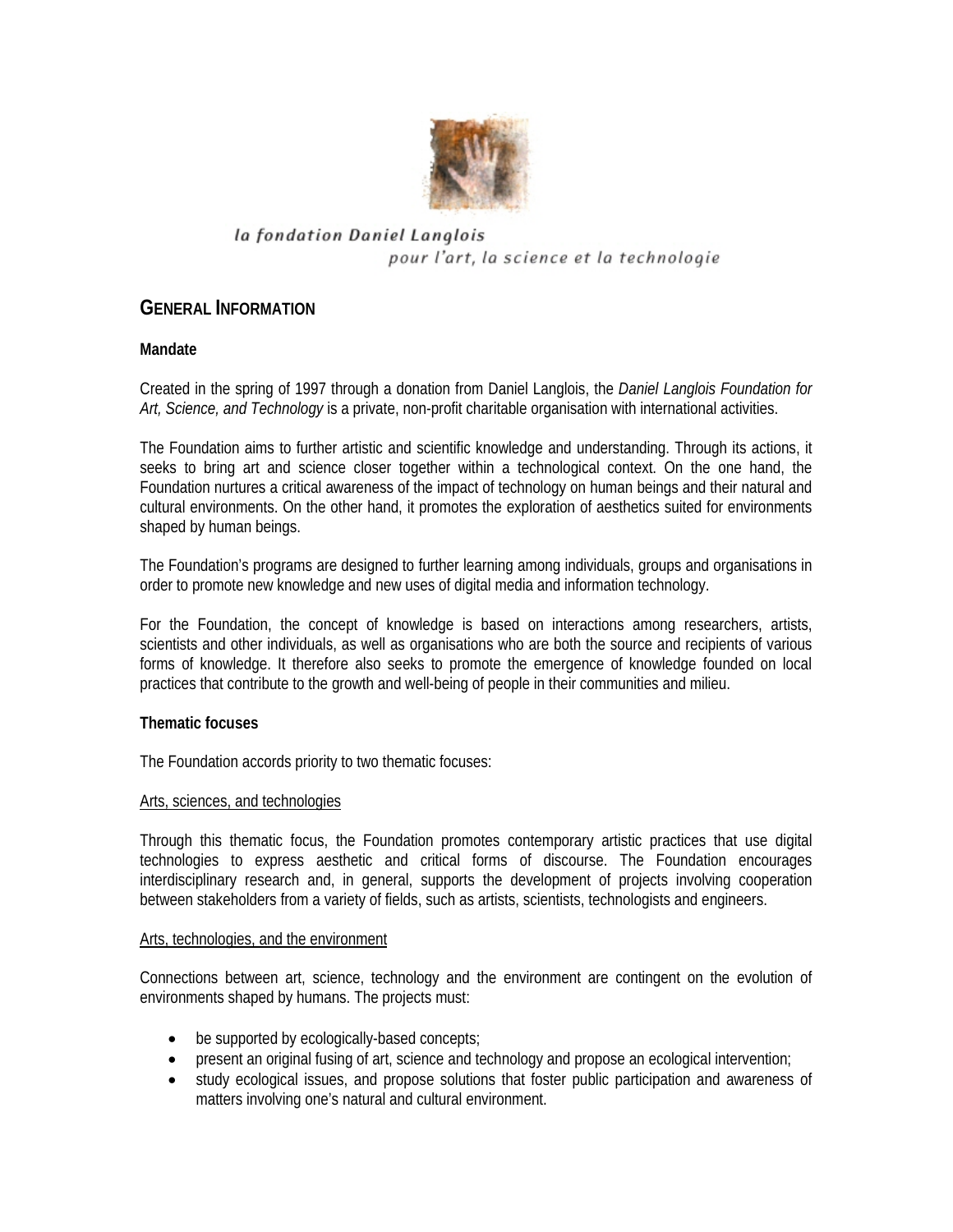The Foundation hopes to receive proposals on various environmental issues. Two are considered particularly important:

- renewable energy;
- fresh water.

## **GUIDELINES**

### **A – RESEARCH AND EXPERIMENTATION GRANTS IN ART+SCIENCE+TECHNOLOGY**

#### 1. Program overview

This Foundation program offers grants to individuals who make exceptional contributions to the advancement of knowledge at the crossroads of art, science and technology, or to candidates whose projects show a high level of originality and innovation in these domains. These research and experimentation grants carry a maximum value of CAN\$75,000 and are intended to assist these people in the research, exploration and the development of their projects.

Commercially-oriented projects are not eligible for this program.

A Foundation research and experimentation grant primarily supports technique and procedural development, research, exploration and experimentation.

Projects supported by this program may not extend beyond one year.

### 2. Eligibility

2.1 **Eligible for research and experimentation grants:** individual artists or researchers, or groups comprised of such individuals, of any nationality or country of residence. Projects proposed by scientific researchers, computer scientists or engineers must involve a partnership with an artist and must help the artist carry out a project. Strictly scientific and technological research projects will be considered only if they demonstrate a potential for application in artistic practices.

Software development projects must be directly linked to the artist's project. As a rule, the Foundation only supports the development of freeware or software designed in accordance with the open source principles as outlined at http://www.opensource.org/

2.2 **Ineligible for research and experimentation grants:** projects involving the production of films, television programs or television series or the publication of multimedia titles; equipment acquisition; projects aimed at marketing cultural products, even if these products are the result of research and development supported by the Foundation.

The commercial resale of software, the creation and development of which has been supported by the Foundation, is prohibited. **If such software is marketed, the Foundation can request up to a full reimbursement of the grant awarded the researcher**.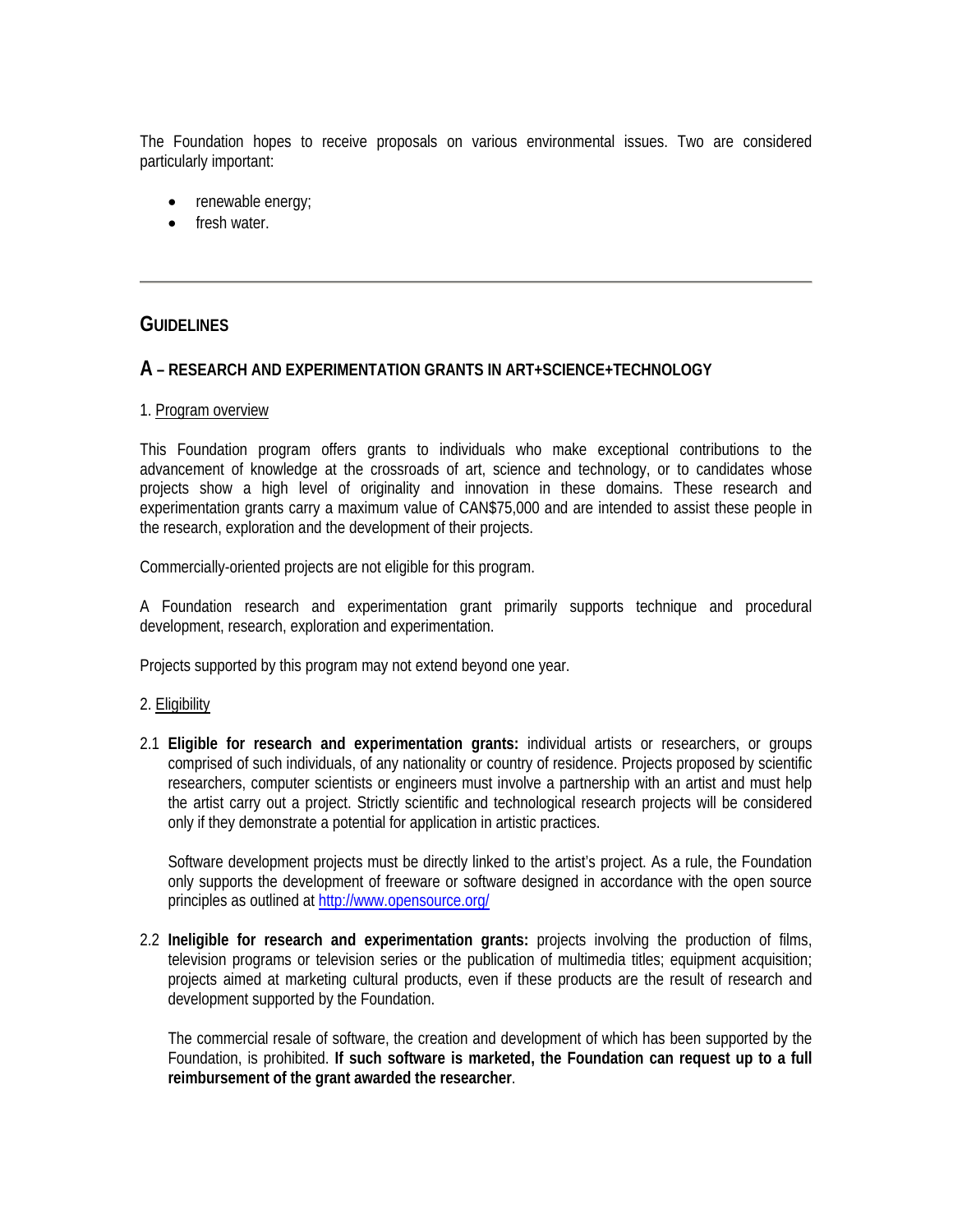## **Copyright privileges**

Recipients of Foundation grants retain copyright privileges. However, it is agreed that the Foundation reserves the right to allow researchers, students and the general public to consult the material provided by the grant recipients, through the services provided by the Foundation's Centre for Research and Documentation (CR+D).

## 3. Criteria

Committee evaluations and the Foundation's decisions are based on the following criteria:

- The relevance and importance of a project in relation to the Foundations thematic focuses;
- The project's contribution to the advancement of knowledge that reflects the Foundation's thematic focuses;
- The degree of interdisciplinarity and the quality of the project's disciplinary interactions;
- The benefits to project's authors
- 3.1 Financial aspects and project feasibility:

When conducting the final evaluation of a project, the Foundation pays particular attention to all of its financial aspects, including its financial planning and feasibility. The Foundation carefully analyzes these aspects in relation to the ability of the individual or group to conduct the project.

In-kind resources contributed by organisations must be supported by official letters that provide a monetary appraisal of the resources being made available to the project.

All other forms of assistance must be stated and documented.

## **B – SELECTION PROCESS**

## 1. Step 1

Following the receipt of proposals accompanied by their **supporting material (please see section D)**, the Foundation will conduct an initial internal screening to determine which proposals will proceed to the second step. The selection process is carried out according to eligibility and the evaluation criteria described above. Six (6) to eight (8) weeks following the submission deadline, candidates will be advised whether their proposal has been selected for the final evaluation. The candidates selected may be asked to provide additional documents as required.

## 2. Step 2

In this step, an international committee of experts appointed by the Foundation will evaluate the submissions retained. The committee's members are specialists in the artistic and scientific disciplines associated with the projects under study. From time to time, the Foundation may also ask independent specialists to evaluate specific aspects of certain projects.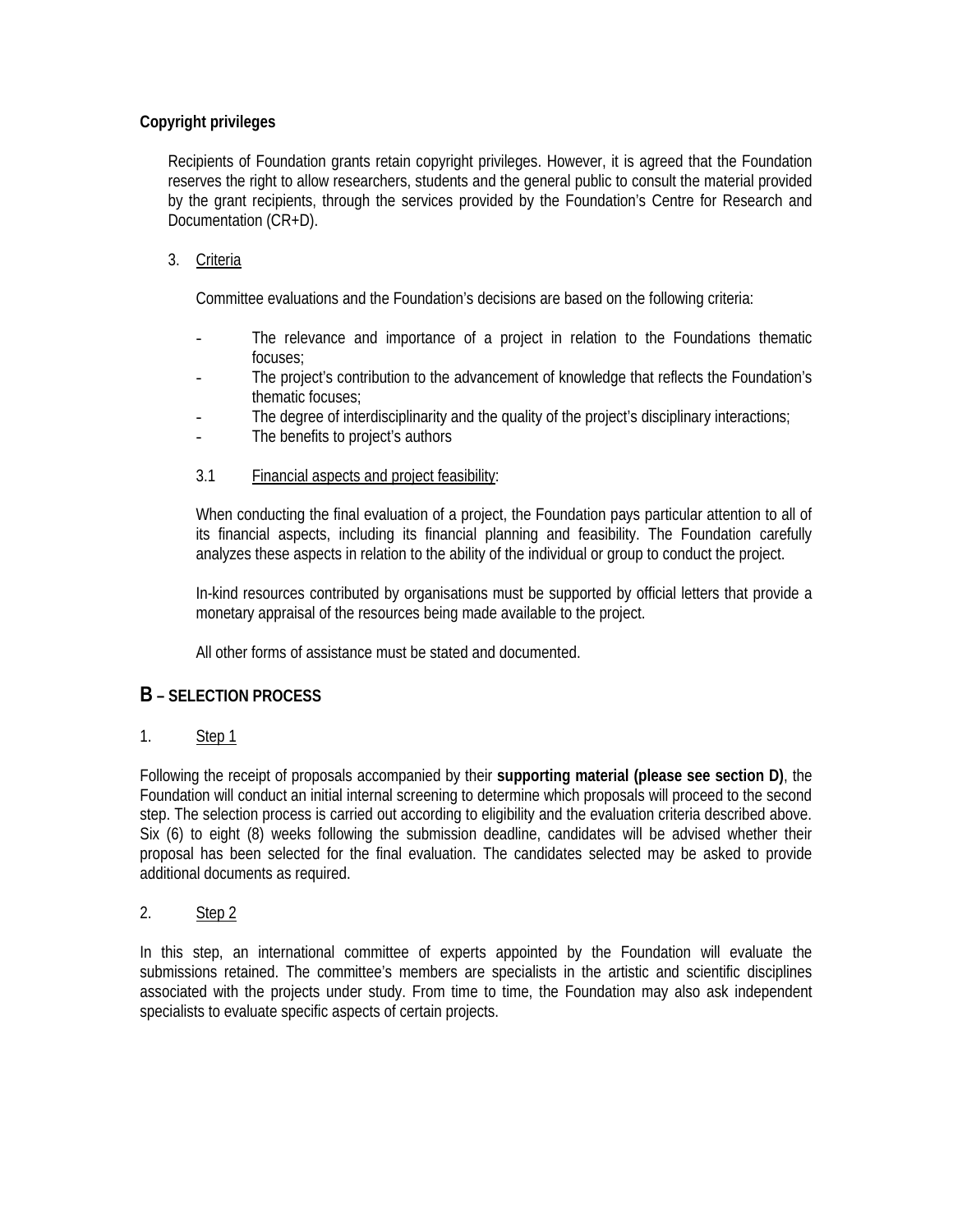### Communication of results

If your submission is forwarded to the international selection committee (step 2), you can expect to receive a response approximately four months after the submission deadline. Please note that results are not communicated by telephone.

### 3. Decision final and without appeal

Decisions are made at the sole discretion of the Foundation and committees and are final and binding. No appeals will be considered. **In participating in the process, you accept that decisions made by the Foundation and committees are final and conclusive, and you agree to abide by these decisions.** 

## **C – HOW TO APPLY**

1. Deadline:

The Foundation studies proposals once each year. The annual deadline is **January 31**.

### 2. Presenting your research proposal

**Proposals must be submitted using the online form on the Foundation's Web site:**  http://www.fondation-langlois.org/e/programmes/

Once registered, candidates have until **January 31** (deadline) to complete or change their proposals. All of the fields in the online form must be duly completed for the proposal to be considered.

- 3. Please note that:
	- **with the exception of support material, proposals must be submitted online;**
	- only proposals written in English or French will be considered;
	- candidates may submit only one proposal per year;
	- if you have already received support from the Foundation, you may not present a new proposal until your final report has been submitted;
	- **proposals that are incomplete, not submitted online or sent after the deadline will not be accepted.**
- 4. Confirmation of receipt

Once their online proposal becomes final, candidates will receive an e-mail confirmation of receipt and a reference number.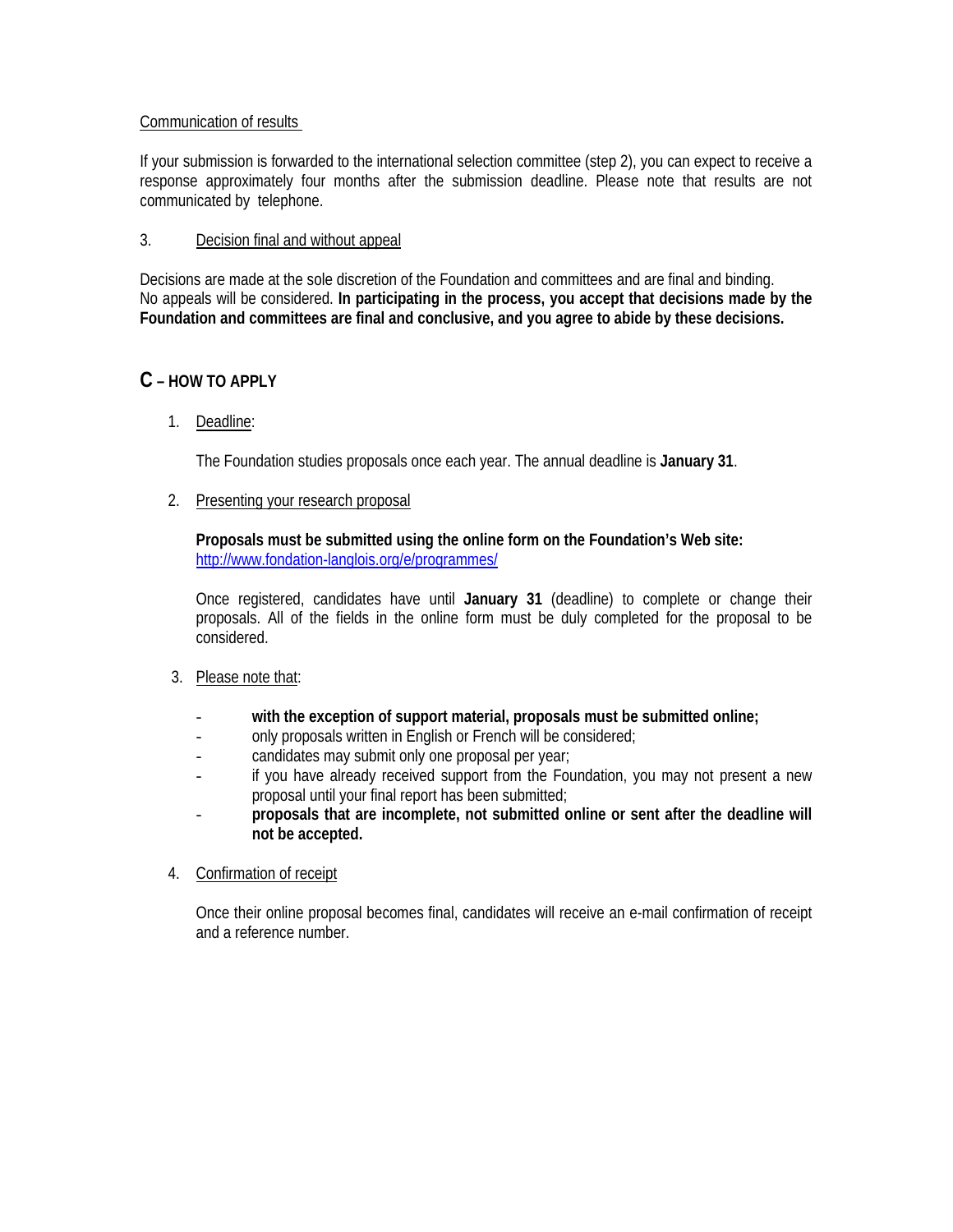## **D – SUPPORT MATERIAL**

### PLEASE FORWARD SUPPORT MATERIAL BY MAIL OR COURIER.

1. Definition

By support material, we are referring to all audiovisual, photographic and printed records (such as books, CDs, DVDs, catalogues, etc.) submitted by candidates to illustrate their past and current work and the impact their works have had at home or abroad.

### 2. Deadline for submission of support material

Support material must be postmarked no later than **January 31.** Material postmarked after this date will not be considered. Should this date fall on a weekend or holiday (Canada), the postmark must be no later than the next business day. Under no circumstances will exceptions be made.

### 3. Support material presentation format:

| <b>Support Material</b>                                                                                                                                                  |                                                     |
|--------------------------------------------------------------------------------------------------------------------------------------------------------------------------|-----------------------------------------------------|
| (Please present two components of your past work and a short description of these examples, with an<br>emphasis on their relevance to your proposal – 100 words maximum) |                                                     |
| <b>COMPONENT1</b>                                                                                                                                                        |                                                     |
| Last name of applicant                                                                                                                                                   |                                                     |
| First name of applicant                                                                                                                                                  |                                                     |
| Title                                                                                                                                                                    | my work                                             |
| Role of applicant                                                                                                                                                        | musician, designer, choreographer, programmer, etc. |
| Medium                                                                                                                                                                   | video                                               |
| Medium for support material                                                                                                                                              | VHS, CD-ROM, etc.                                   |
| Length                                                                                                                                                                   | 15 minutes                                          |
| Production date                                                                                                                                                          | 2005                                                |
| Segment or track                                                                                                                                                         | 3                                                   |
| A short explanation of the excerpt as it pertains to the proposal: (maximum of 50 words)                                                                                 |                                                     |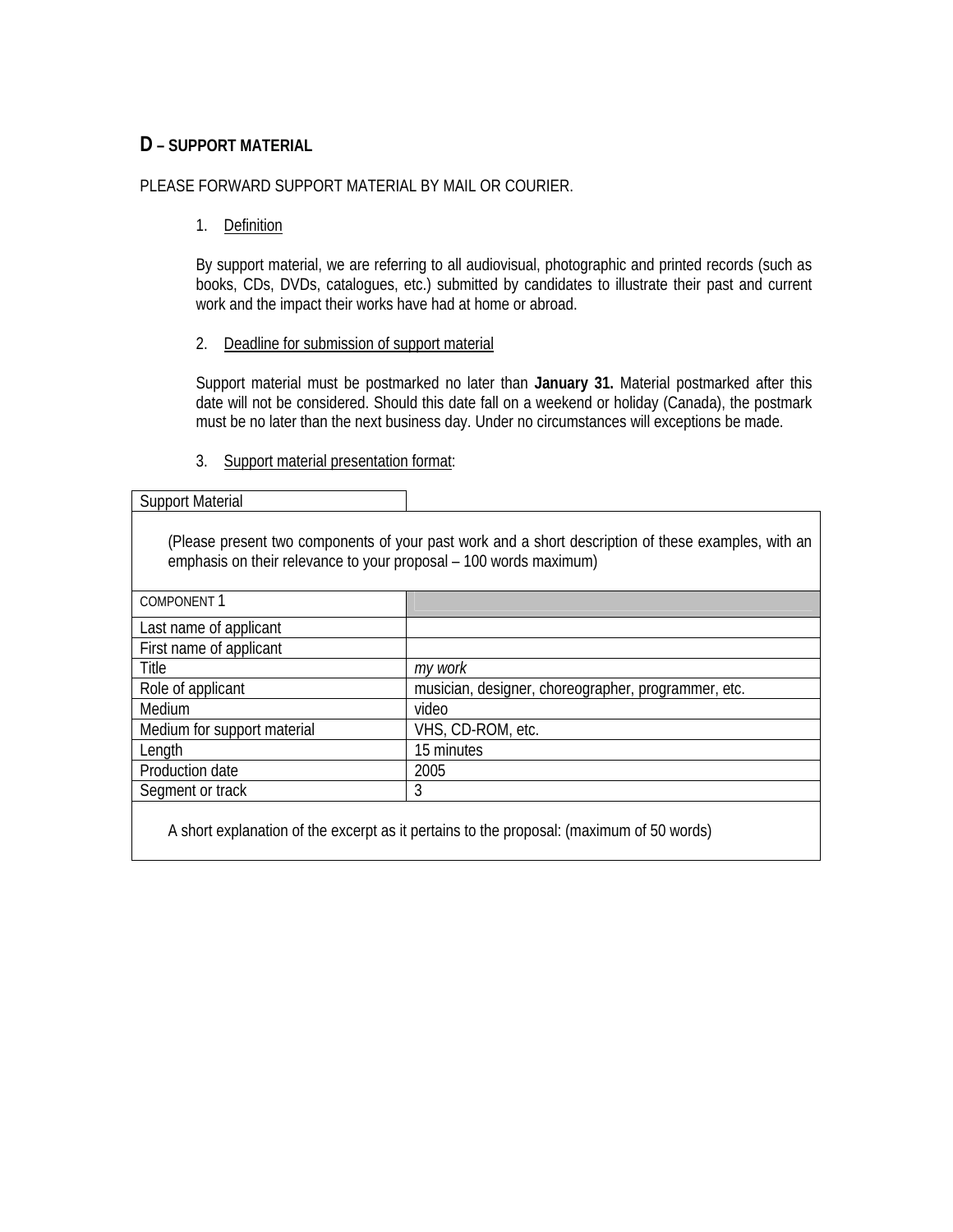## **E – SENDING THE MATERIAL**

## 1. Customs and other charges

Candidates participating in the proposal or project submission process are responsible for forwarding their support material to the Foundation and do so **at their own expense**. The Foundation **will not pay any customs fees or other charges** associated with proposals sent by courier (FedEx, UPS, etc.) and will immediately refuse such deliveries. For this reason, we ask that you check the box indicating who will pay the customs charges. If the box is not checked, the charges are transferred to the Foundation, which will refuse your package.

### 2. Returning of material

The Foundation will only return material if a self-addressed stamped envelope is provided by the candidate. It is your responsibility to include this envelope with your material. To have materials returned to you, please note the following:

- The Foundation will accept a duly completed waybill from a courier company (e.g. FedEx or UPS);
- If you live outside Canada, please plan on using an international courier service or an international reply coupon (available at your local post office);
- **Do not** affix postage to the return envelope if you live outside Canada;
- **Do not** send personal cheques to cover the cost of the return postage.
- 3. Materials entrusted to the Centre for Research and Documentation (CR+D)

Audiovisual, photographic and printed materials (such as books and catalogues) that are not returned to candidates after the evaluation process will be assessed by the Centre for Research and Documentation (CR+D), where they may be made available to researchers for on-site consultation only. Documents entrusted to the CR+D contain no confidential information, such as project proposals or financial details. The Foundation protects the copyrights of artists and other copyright holders and prohibits any non-authorized copying of the material. Any other use of this material is subject to a formal agreement with the copyright holder. The Foundation will also protect all personal and confidential information provided to it, such as mailing addresses, e-mail addresses, and telephone numbers.